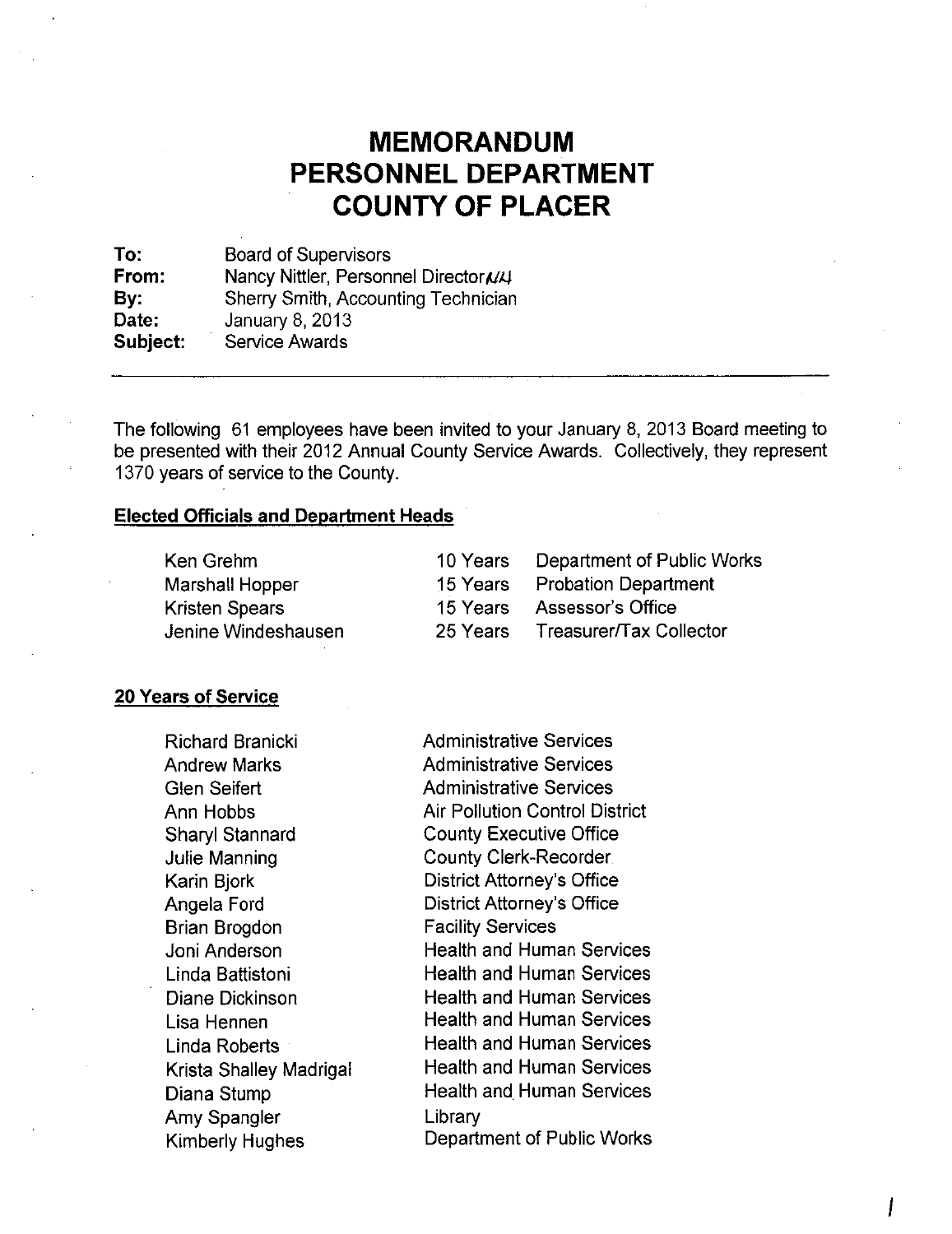Board of Supervisors January 8, 2013 Page 2

> Terri Sultana Kevin Taber Anne Bartow Leon Ellis Donald Hutchinson Steven Park John Poretti Joseph Thomsen Johnny Weaver

#### **25 Years of Service**

Todd Nishikawa Sashi Kiran Shankar Sandra Bozzo Marjorie A. Holman Nicole Lopez Roseanne Lingenfelter Paula Shostek Nancy Aplanalp Timothy Stofleth Cynthia Cassidy Wesley Robertson Holly Cox Teresa Mahoney Richard Fuentes James Helling Gregory Jacinto Matthew Lewis Cordon Synder Karen Lund Carol Brodeur Nancy Chevreaux Cheryl Duncan Kelly Leitzell Jake Mucher Debra Smith Kurt Walker Jeffrey Ausnow Kathleen Fenley

Department of Public Works Department of Public Works Probation Department Probation Department Sheriffs Office Sheriffs Office Sheriff's Office Sheriff's Office Sheriff's Office - Tahoe

Air Pollution Control District Assessor's Office Auditor Controllers Office Clerk of the Board County Executive Office County Clerk-Recorder Community Development Resource Agency District Attorney's Office Facility Services Health and Human Services Health and Human Services Health and Human Services Library Department of Public Works Department of Public Works Department of Public Works Department of Public Works Department of Public Works Probation Department Sheriff's Office Sheriff's Office Sheriff's Office Sheriffs Office Sheriff's Office Sheriff's Office Sheriff's Office Sheriff's Office - Tahoe Sheriff's Office - Tahoe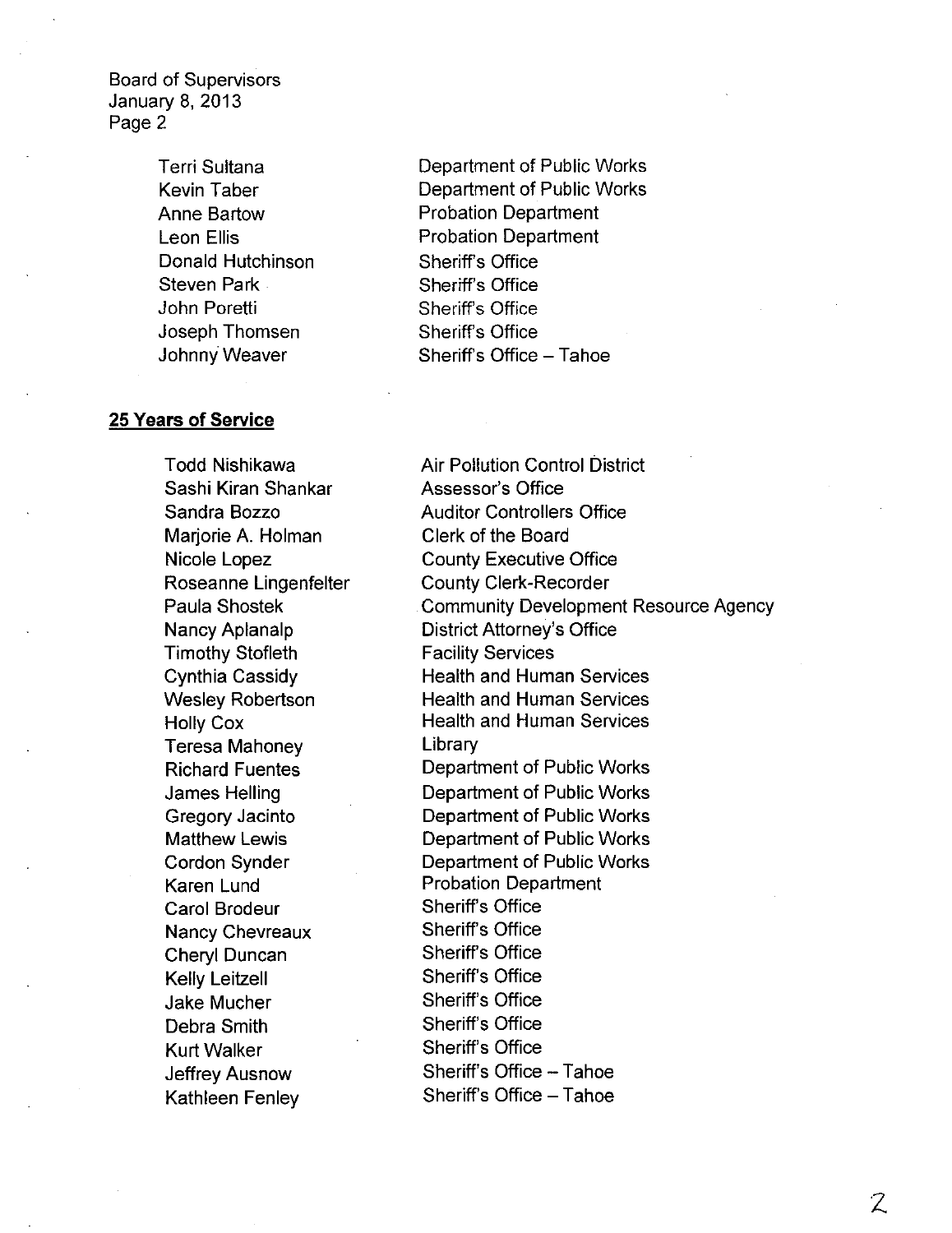Board of Supervisors January 8,2013 Page 3

# **30 Years of Service**

Kim Rose

## Health and Human Services

# **35 Years of Service**

Nellie Chenowith

Health and Human Services